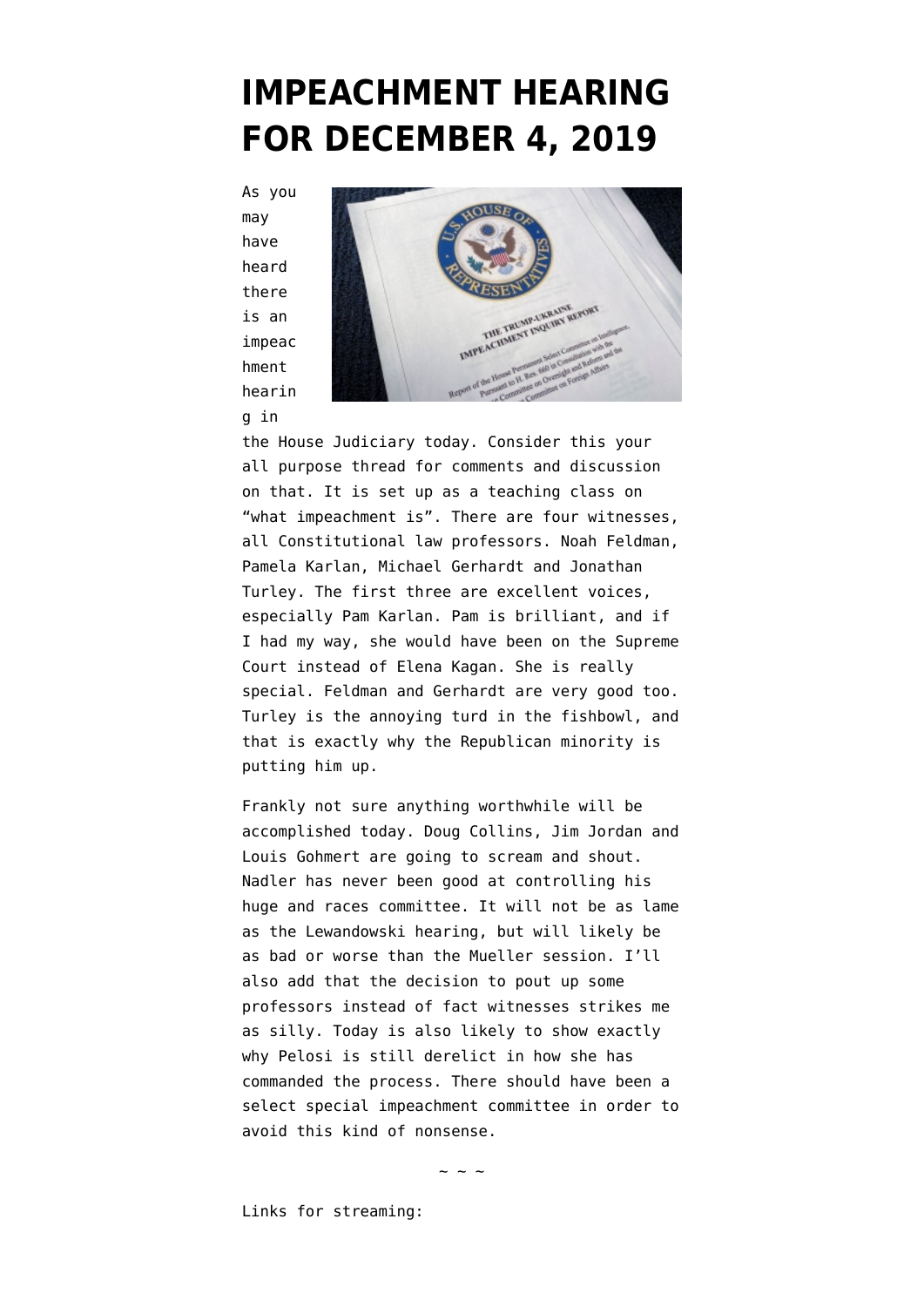HJC's site: https://judiciary.house.gov/legislation/hea rings/impeachment-inquiry-president-donaldj-trump-constitutional-grounds

C-SPAN:

https://www.c-span.org/video/?466833-1/judi ciary-hearing-constitutional-frameworkimpeachment

 $\sim$  ~ ~

Additional documents:

[House Intelligence Committee's report](https://intelligence.house.gov/report/) based on their investigation and collected testimony

Just Security has testimony from today's witnesses:

> [Noah Feldman](https://www.justsecurity.org/wp-content/uploads/2019/12/ukraine-clearinghouse-FeldmanP-20191204.pdf) — American author and Felix Frankfurter Professor of Law at Harvard Law School. [Michael Gerhardt](https://www.justsecurity.org/wp-content/uploads/2019/12/ukraine-clearinghouse-GerhardtP-20191204.pdf) — Samuel Ashe Distinguished Professor of Constitutional Law at the University of North Carolina School of Law in Chapel Hill. [Pamela Karlan](https://www.justsecurity.org/wp-content/uploads/2019/12/ukraine-clearinghouse-KarlanP-20191204.pdf) — professor of law at Stanford Law School; former U.S. Deputy Assistant Attorney General for Voting Rights in the United States Department of Justice Civil Division from 2014 to 2015. [Jonathan Turley](https://www.justsecurity.org/wp-content/uploads/2019/12/ukraine-clearinghouse-Turley.pdf) — professor at the George Washington University Law School; legal analyst in broadcast and print journalism.

> > $\sim$  ~ ~

Twitter feeds to follow:

Marcy's Twitter threads:

1) https://twitter.com/emptywheel/status/ 1202243842394775553

2) https://twitter.com/emptywheel/status/ 1202313357124083715

Brandi Buchman, Courthouse News: